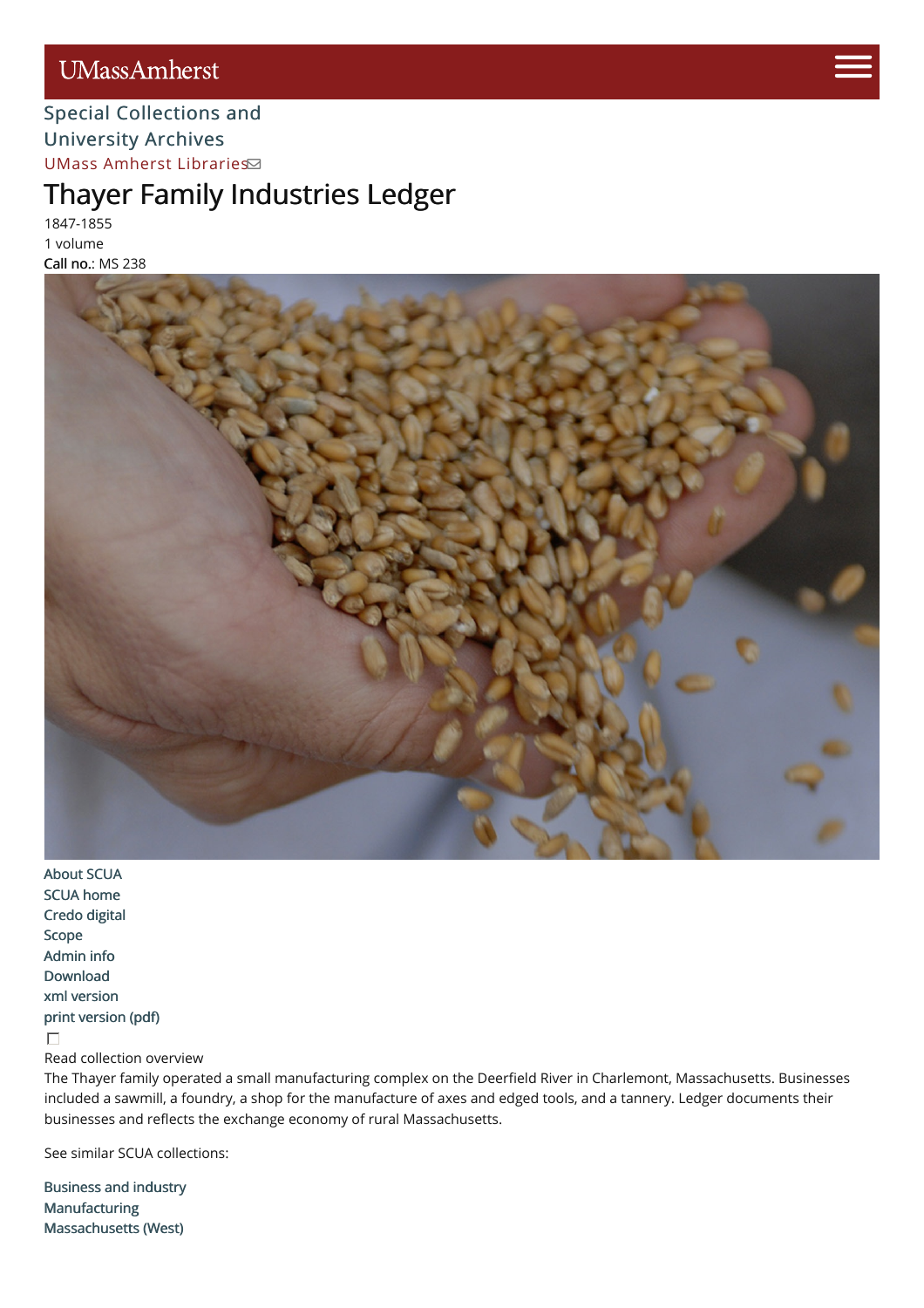### <span id="page-1-0"></span>Scope of collection

The Thayer family operated a small manufacturing complex on the Deerfield River in Charlemont, Massachusetts. Ruel Thayer, Sr., born in 1785, built a shallow dam on the Deerfield and ran a canal stream which gave power to run a saw mill, a foundry, a shop for the manufacture of axes and edged tools, and a tannery. By 1850, the sawmill and foundry were in the hands of his sons, Alonzo (age 32), David (27), and Ruel, Jr. (25). Alonzo was listed in the census as a farmer, David a sawyer, and Ruel a tinsmith. Boarding with the family was Edmond Kingsley, a millwright, who may have also been employed in the Thayer businesses. The two elder brothers were married; Ruel, Sr., lived with Alonzo; Ruel, Jr. and Kingsley with David.

The ledger documents the activities of the Thayer businesses between 1847 and 1855, but the bulk of the entries cover only 1848 to 1851. Their accounts reflect the exchange economy of rural Massachusetts. The brothers accepted iron, wood, textiles, farm produce, and labor, in addition to cash in the settlement of accounts. The brothers also exchanged work with several of the other local businesses, including Cudworth & McCullough (tanners), David Crittendon (shinglemaker), Whitman & Upton (wagonmakers), H. A. Chambers (filemaker), and Nathaniel Lampson (cutlery manufacturer). Ironically, the Thayer businesses do not show up in the 1850 or the 1860 manufacturing censuses. Nor do they appear in the 1853 Massachusetts Directory.

### <span id="page-1-1"></span>Administrative information

Access

The collection is open for research.

Provenance

Processing Information

Processed by Ken Fones-Wolf.

Language: English Acknowledgments Encoding funded by the Andrew W. Mellon Foundation.

#### Copyright and Use (More [information](http://scua.library.umass.edu/umarmot/?page_id=690) )

Cite as. Thayer Family Industries Ledger (MS 238). Special Collections and University Archives, University of Massachusetts Amherst Libraries.

### Search terms

#### Subjects

Axe industry--Massachusetts--Charlemont--History--19th century--Sources. Barter--Massachusetts--Charlemont--History--19th century--Sources. Charlemont (Mass.)--Economic conditions--19th century--Sources. Charlemont (Mass.)--Rural conditions--19th century--Sources. Foundries--Massachusetts--Charlemont--History--19th century--Sources. Kingsley, Edmond. Manufacturing industries--Massachusetts--Charlemont--History--19th century--Sources. Sawmills--Massachusetts--Charlemont--History--19th century--Sources. Tanneries--Massachusetts--Charlemont--History--19th century--Sources. Thayer, Alonzo, b. 1817. Thayer, David, b. 1822. Thayer, Ruel, b. 1785. Thayer, Ruel, b. 1824. Tinsmiths--Massachusetts--Charlemont--History--19th century--Sources. **Contributors** Thayer family [main entry] Thayer, Ruel, b. 1785. Thayer, Alonzo, b. 1817. Thayer, David, b. 1822. Thayer, David, b. 1822. Genres and formats Account books. Link to similar SCUA collections [Business](http://scua.library.umass.edu/umarmot/category/business-and-industry) and industry